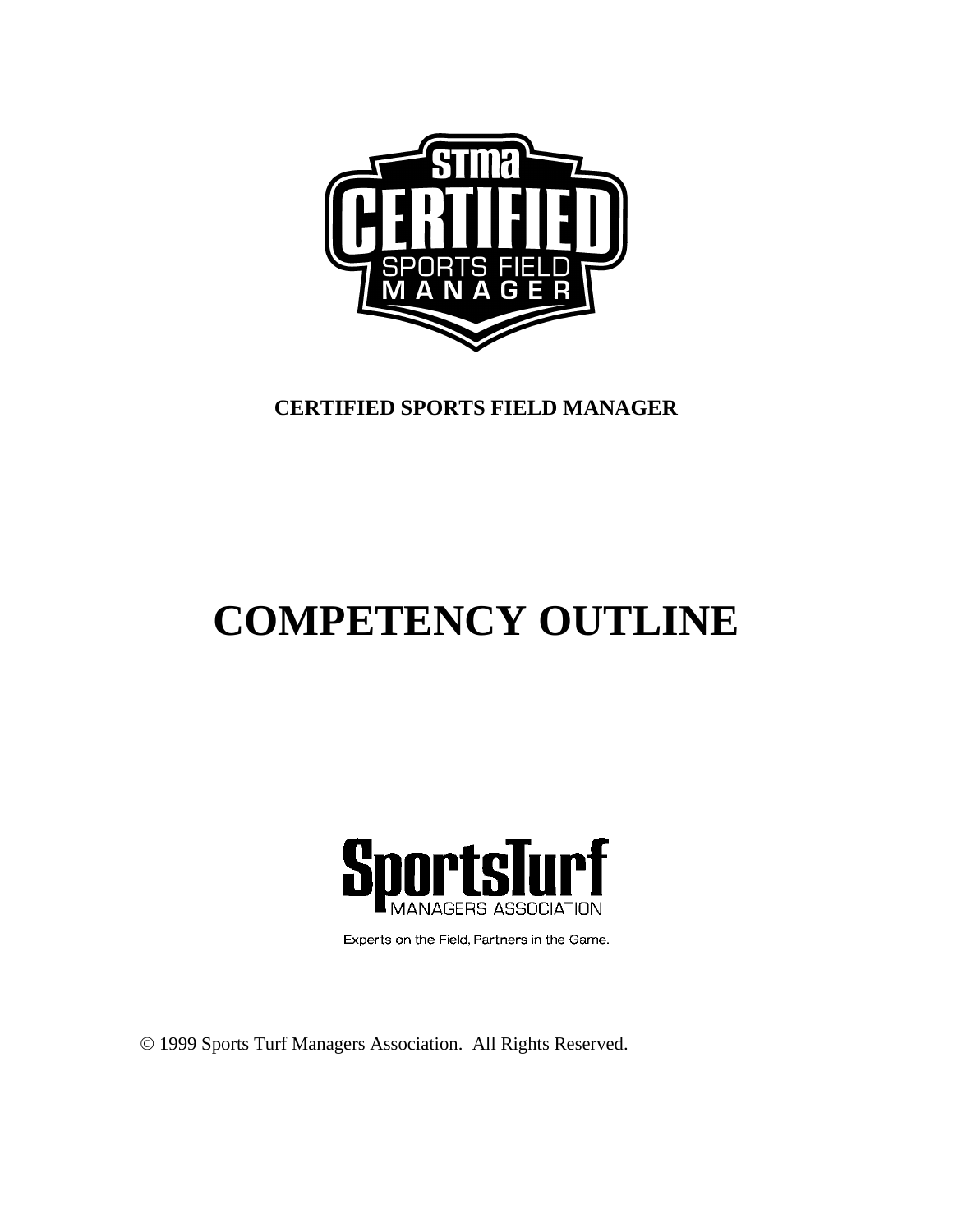# **The Certified Sports Field Manager will demonstrate competency in the following areas:**

#### **AGRONOMICS –**

Basic Horticultural Calculations Field Design and Construction Basic Soils Turfgrass Morphology, Growth, and Physiology Turfgrass Selection, Identification, and Establishment Water Management Cultural Practices (Fertilization/Nutrition) Cultural Practices (Cultivation)

#### **PEST MANAGEMENT - IPM, CULTURAL, PESTICIDES -**

Weeds Insects Diseases Cultural Control **Pesticides** IPM

## **ADMINISTRATION -**

Budgeting Communication Supervision/Personnel Management Safety/Compliance/First Aid

#### **SPORTS SPECIFIC - GENERAL KNOWLEDGE -**

Identification of Appropriate Regulatory Agencies for Rules of Game and Field Layout Field Set Up for Practice Field Set Up for Games Protective Padding Field Protection Moisture Traffic Control Plan Specialty Maintenance Tools/Equipment Game Equipment Event Scheduling Event Management Accommodation of Non-sport Events Basics of Painting/Coloring Vandalism Control Communication with Officials, Coaches, Administrators, Players, Media and Public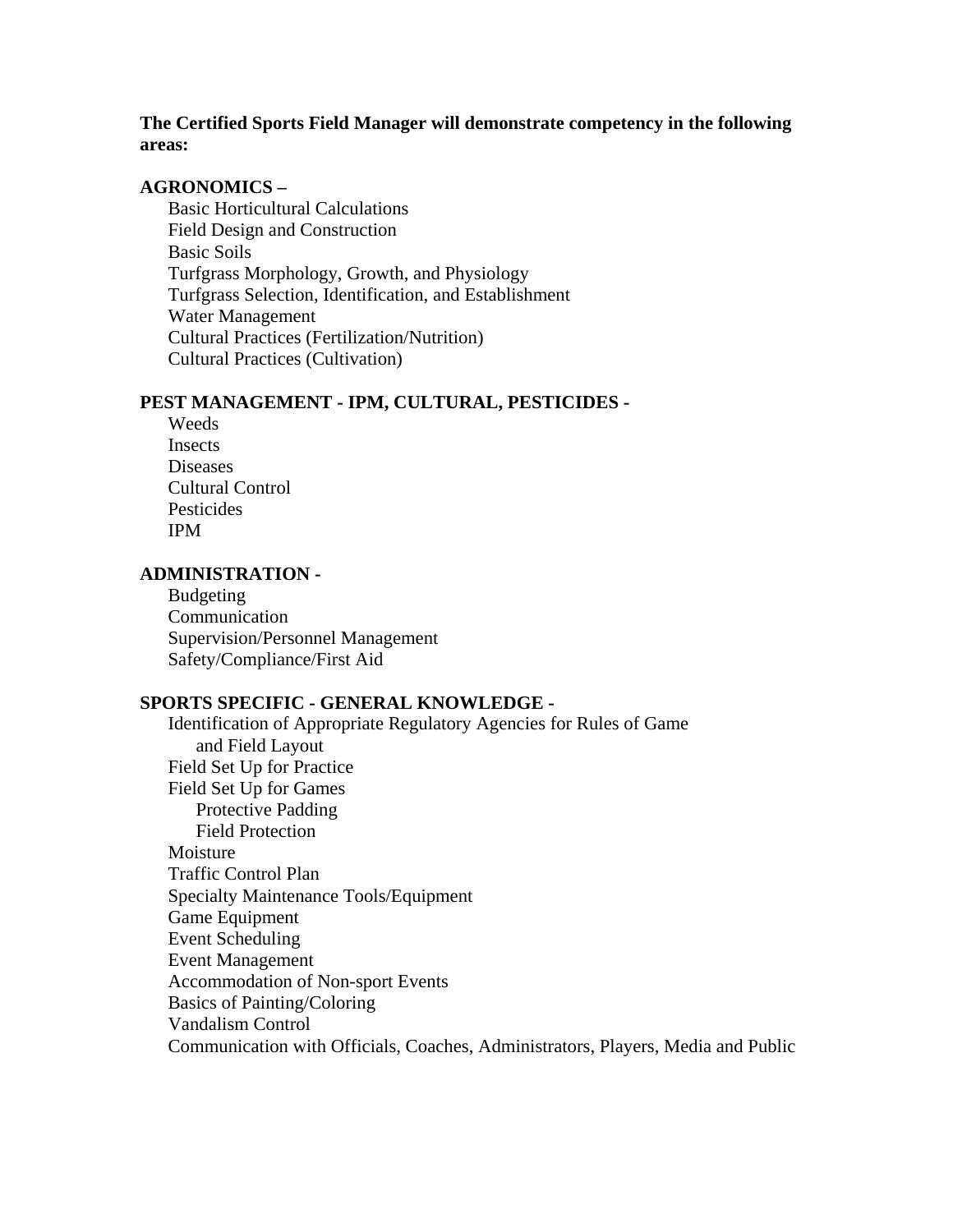## **SPORTS SPECIFIC - SAFETY -**

 Field Consistency Surface Smoothness Surface Hardness Turfgrass Cover On and Off Field Hazards Field of Play Boundaries Pre-game Safety Inspection Field Rotation for Activities Traffic Control plan Safety checklist

#### **SPORTS SPECIFIC - PLAYABILITY -**

 Traction Consistency Surface stability Species Variety Selection Irrigation Management Surface moisture levels Subsurface moisture levels Mowing Other Agronomic Issues Field Rotation for Activities

# **SPORTS SPECIFIC - APPEARANCE -**

 Directional Mowing Multi-Purpose Fields In-game Entertainment

# **SPORTS SPECIFIC – TURF AREAS –**

 Repairing Worn Areas In-season Emergency Tarping/Moisture Control Small Area Drainage Problem Control Irrigation Post Game Field Repair Plan Basics of Field/Turfgrass Protection Surface and Rootzone Stabilization Methods